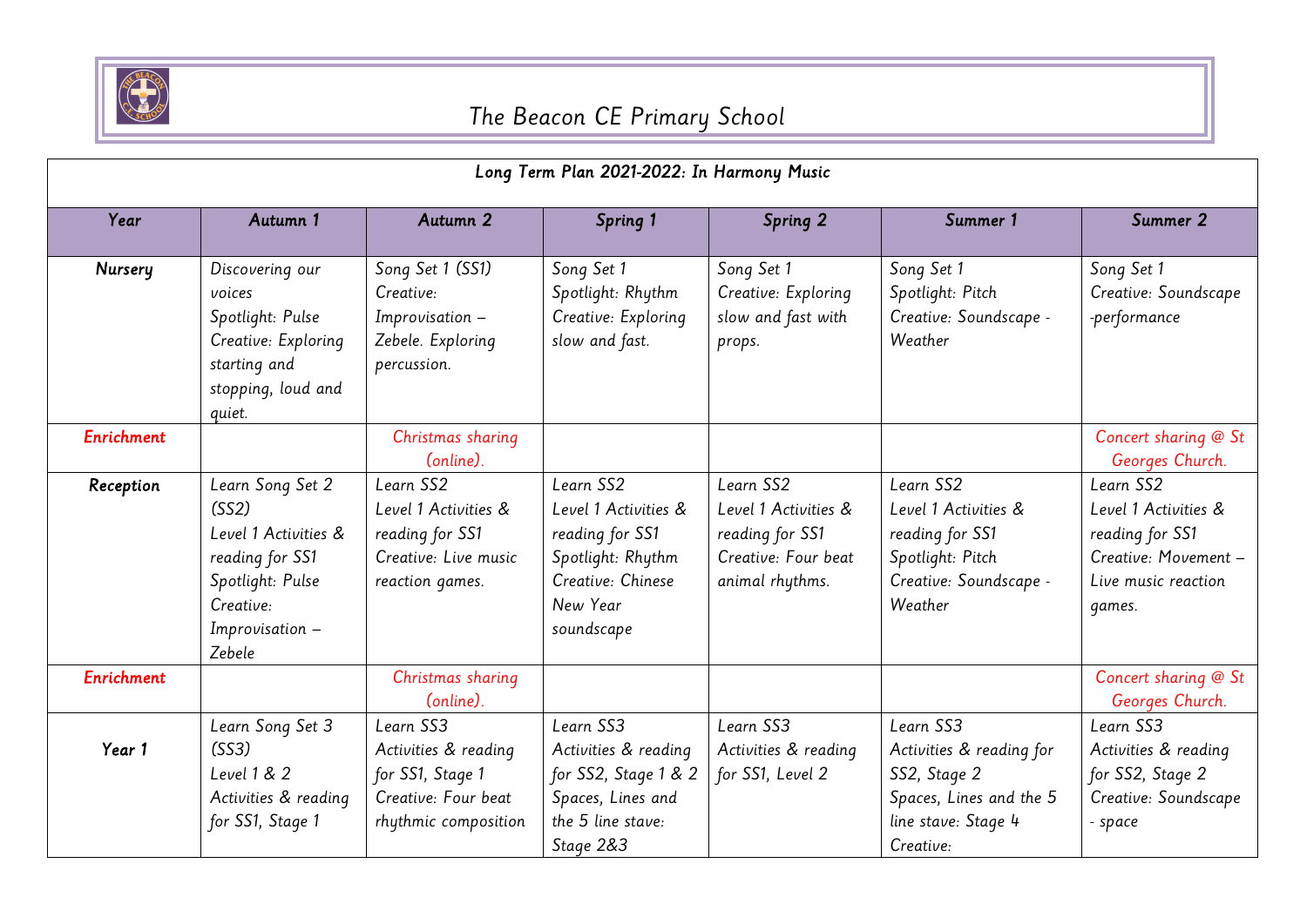

|                   | Spaces, Lines and<br>the 5 line stave:<br>Stage 1                                                                                                                         |                                                                                                                                                                | Creative: Rhythm<br>copycat leading.                                                                         |                                                                                                                | KS1 Schools concert<br>scheme of work.                                                                                                   |                                                                                                         |
|-------------------|---------------------------------------------------------------------------------------------------------------------------------------------------------------------------|----------------------------------------------------------------------------------------------------------------------------------------------------------------|--------------------------------------------------------------------------------------------------------------|----------------------------------------------------------------------------------------------------------------|------------------------------------------------------------------------------------------------------------------------------------------|---------------------------------------------------------------------------------------------------------|
| <b>Enrichment</b> |                                                                                                                                                                           | Christmas sharing<br>(online).                                                                                                                                 |                                                                                                              |                                                                                                                |                                                                                                                                          | Concert sharing @ St<br>Georges Church.<br>Schools Concert -<br>RLPO Performance @<br>Philharmonic Hall |
| Year 2            | Finish SS3<br>Activities SS1 Stage<br>3<br>Spaces, Lines and<br>the 5 line stave:<br>Stage 1, 2&3<br><b>ABC</b><br>Creative:<br>$Composition - two$<br>bars in four time. | Learn SS4<br>Activities SS1, Stage 3<br>Spaces, Lines and the<br>5 line stave: Stage<br>4&5<br>Simply Solfa<br>Creative: Rhythm<br>piece with<br>improvisation | Learn SS4<br>Activities SS2, Stage<br>3<br>Spaces, Lines and<br>the 5 line stave:<br>Stage 5<br>Simply solfa | Learn SS4<br>Whole Class Intro to<br>Strings - pizzicato.<br>Creative: Call and<br>response 2 time<br>rhythms. | Learn SS4<br>Spaces, Lines and the 5<br>line stave: Stage 6<br>Creative: Soundscape -<br>Space<br>KS1 Schools concert<br>scheme of work. | Learn SS4<br>Open Strings. Intro to<br>the bow.<br>Creative: Open string<br>composition                 |
| Enrichment        |                                                                                                                                                                           | Christmas sharing<br>(online).                                                                                                                                 |                                                                                                              | Concert @ St Georges<br>church POSTPONED<br>to summer 2.                                                       |                                                                                                                                          | Schools Concert -<br>RLPO Performance @<br>Philharmonic Hall                                            |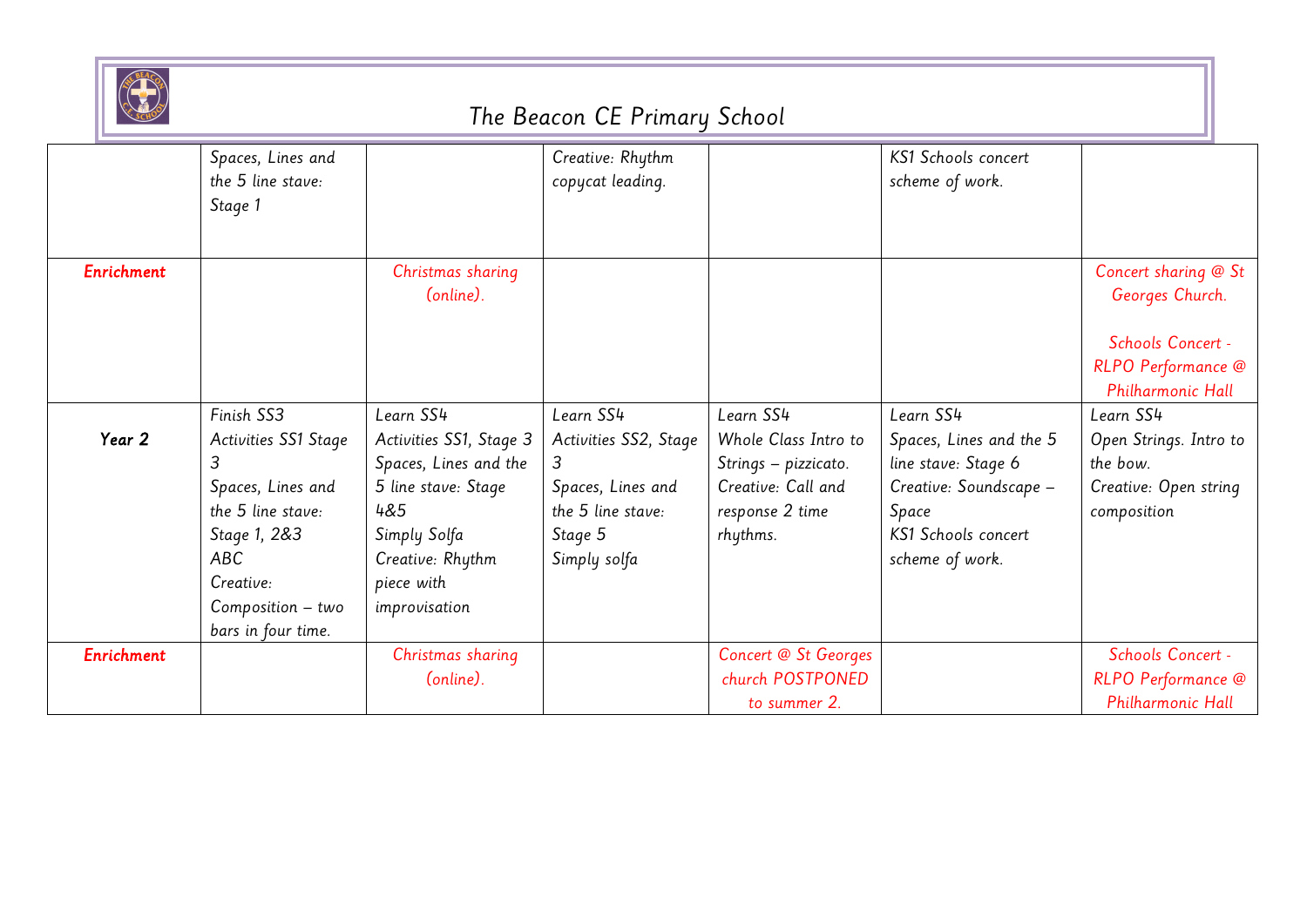

|            | Welcome to String     | Christmas Concert, 1st | Continue reading    | Bowing with           | Continue reading work -    | Playing repertoire      |
|------------|-----------------------|------------------------|---------------------|-----------------------|----------------------------|-------------------------|
| Year 3     | Orchestra.            | Orchestra              | work. Simple bow    | confident string      | less support. Introducing  | with finger number 1.   |
|            | Whole Class re -      | performance.           | strokes.            | crossings.            | finger number 1.           | Creative: Composition   |
|            | Intro to Strings -    | Intro to the bow.      | Creative: Storm     | Creative: Storm       | Creative: Composition -    | - revisiting different  |
|            | pizzicato.            | Open Strings           | soundscape creation | soundscape            | revisiting different note  | note combinations.      |
|            | Reading notation.     | Creative: 6/8 response | KS2 Schools concert | performance.          | combinations.              |                         |
|            | Group sound.          | and composition.       | scheme of work.     | KS2 Schools concert   |                            |                         |
|            | Creative:             |                        |                     | scheme of work.       |                            |                         |
|            | Improvisation -       |                        |                     |                       |                            |                         |
|            | Composing two         |                        |                     |                       |                            |                         |
|            | pitches on reduced    |                        |                     |                       |                            |                         |
|            | stave. Drawing as a   |                        |                     |                       |                            |                         |
|            | response to music.    |                        |                     |                       |                            |                         |
| Enrichment |                       | Christmas sharing      |                     | Concert               | Joint Orchestra            |                         |
|            |                       | (online).              |                     | Schools Concert -     | Rehearsals with Faith      |                         |
|            |                       |                        |                     | RLPO Performance @    | Primary & All Saints       |                         |
|            |                       |                        |                     | Philharmonic Hall     | Catholic Primary           |                         |
|            |                       |                        |                     |                       |                            |                         |
|            |                       |                        |                     | Concert sharing @ St  |                            |                         |
|            |                       |                        |                     | Georges church.       |                            |                         |
|            | Recap intro to finger | Christmas Concert.     | Playing repertoire  | Intro to finger       | Repertoire with fingers 1  | Repertoire with fingers |
| Year 4     | number 1.             | Reading open strings   | with finger number  | number 2/3            | and 2/3. Chance to         | 1 and 2/3, including    |
|            | Creative: 3-time call | and finger number 1.   |                     | Creative: Rhythm tree | transition to Wind, Brass, | slurs and other more    |
|            | and response.         | Creative: six note     | Creative:           | composition.          | Percussion (WBP) if        | complex bowing.         |
|            |                       | composition.           | KS2 Schools concert | KS2 Schools concert   | appropriate                | Creative: Storm         |
|            |                       |                        | scheme of work.     | scheme of work.       | Creative: Storm            | soundscape              |
|            |                       |                        |                     |                       | soundscape creation        | performance.            |
|            |                       |                        |                     |                       | (Vivaldi - Summer)         |                         |
|            |                       |                        |                     |                       |                            |                         |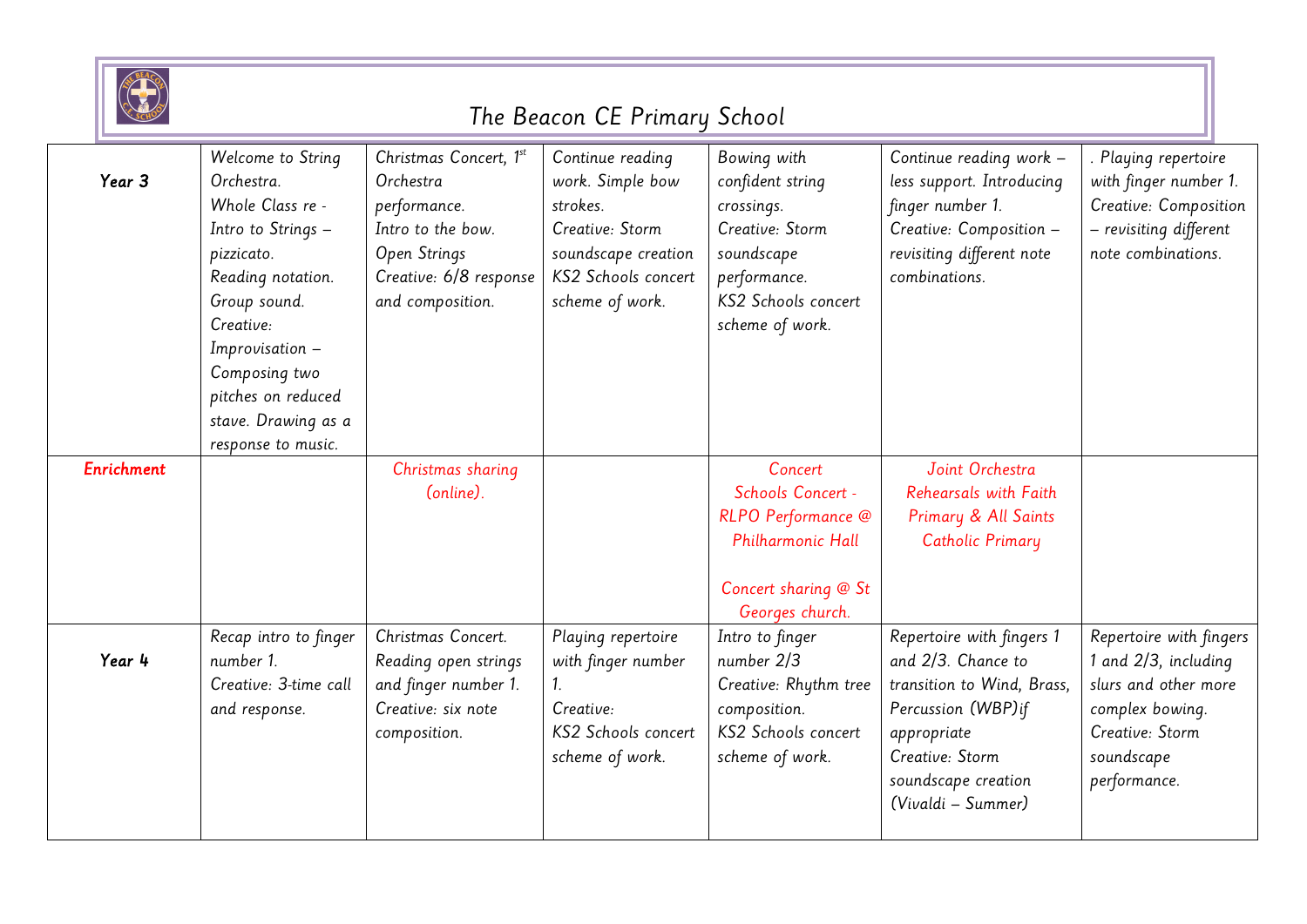

| Enrichment        |                      |                         |                     | Concert                           | Joint Orchestra         |                        |
|-------------------|----------------------|-------------------------|---------------------|-----------------------------------|-------------------------|------------------------|
|                   |                      | Christmas sharing       |                     |                                   |                         |                        |
|                   |                      | (online).               |                     | Schools Concert -                 | Rehearsals with Faith   |                        |
|                   |                      |                         |                     | RLPO Performance @                | Primary & All Saints    |                        |
|                   |                      |                         |                     | Philharmonic Hall                 | <b>Catholic Primary</b> |                        |
|                   |                      |                         |                     |                                   |                         |                        |
|                   |                      |                         |                     | Concert sharing @ St              |                         |                        |
|                   |                      |                         |                     | Georges church.                   |                         |                        |
|                   |                      |                         |                     |                                   |                         |                        |
|                   |                      |                         |                     | Audience for 13 <sup>th</sup>     |                         |                        |
|                   |                      |                         |                     | Birthday concert at               |                         |                        |
|                   |                      |                         |                     | PH                                |                         |                        |
|                   | Welcome to           | Christmas Concert.      | Birthday concert    | <b>Birthday Concert</b>           | 3 pieces in different   | Opportunity to take    |
| Year 5            | Children's Orchestra | Strings: intro to drmf. | preparation.        | Philharmonic Hall.                | genres and styles       | formal assessment if   |
|                   | Addition of WBP      | WBP: 2 notes            | Strings: repertoire | Attend schools                    | Composition.            | suitable. Creative:    |
|                   | Strings: recap drm.  | Experience of different | with drmf           | concert at                        | Creative: Soundscape -  | Soundscape - Storm     |
|                   | Creative:            | genres i.e. Jazz        | WBP: 3 notes        | Philharmonic Hall.                | Storm (Britten - Sea    | (Britten - Sea         |
|                   | Improvisation on     | Creative:               | Creative: Rhythm    | Creative: Rhythm tree             | Interludes)             | Interludes)            |
|                   | instruments.         | Improvisation on        | clock compositions  | performance.                      |                         |                        |
|                   |                      | instruments.            |                     | Instrumental                      |                         |                        |
|                   |                      |                         |                     | composition.                      |                         |                        |
| <b>Enrichment</b> |                      | Christmas sharing       | Joint Rehearsals    | 13 <sup>th</sup> Birthday Concert |                         | Sectional              |
|                   |                      | (online).               | with Faith Primary  | @Philharmonic Hall                |                         | performances for local |
|                   |                      |                         | and All Saints      | Side-by-Side rehearsal            |                         | community              |
|                   |                      |                         | Catholic Primary    | with RLPO                         |                         |                        |
|                   |                      |                         |                     | @ Philharmonic Hall               |                         |                        |
|                   |                      |                         |                     | Schools Concert -                 |                         |                        |
|                   |                      |                         |                     | RLPO Performance @                |                         |                        |
|                   |                      |                         |                     | Philharmonic Hall                 |                         |                        |